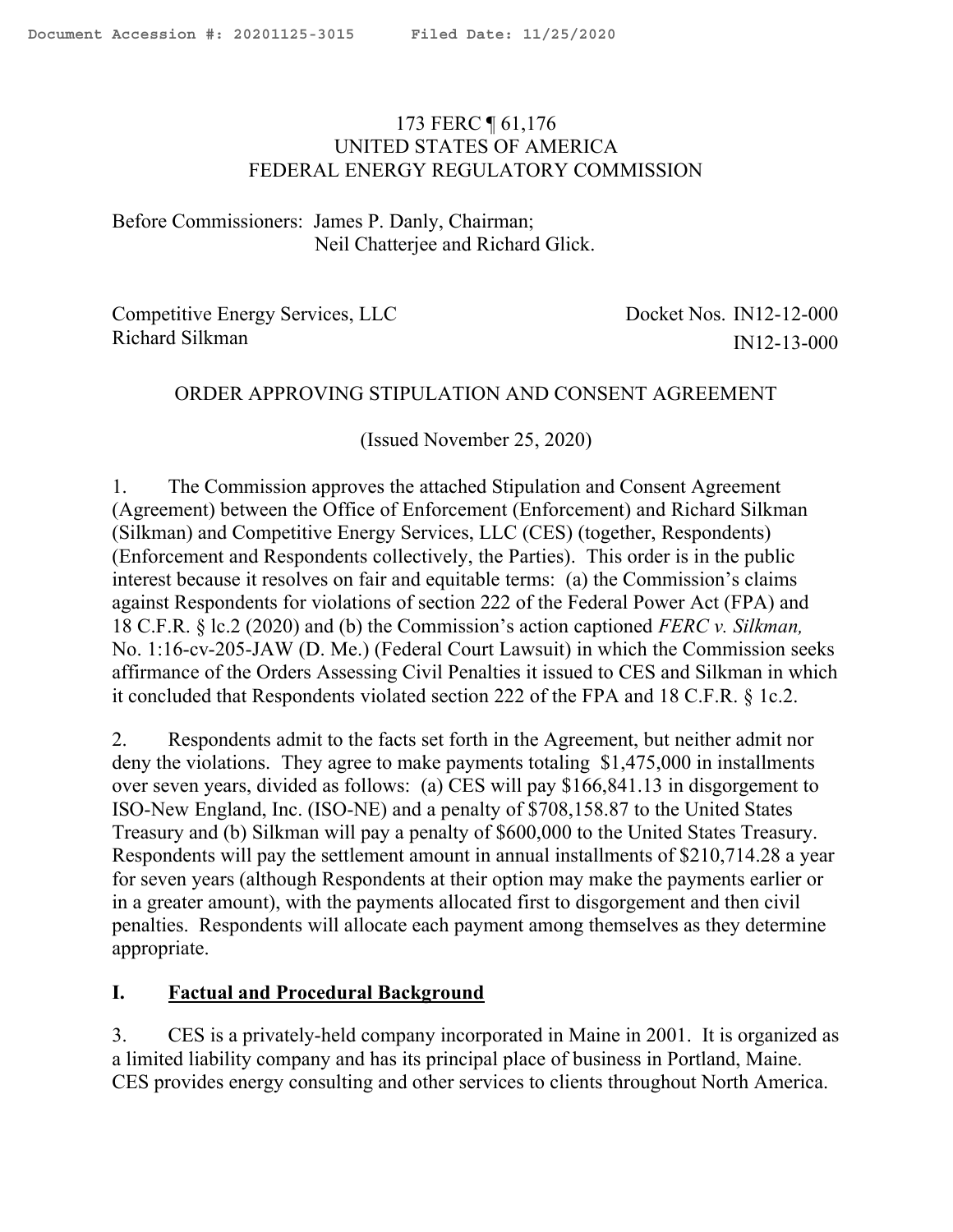Docket Nos. IN12-12-000 and IN12-13-000  $-2$  -

4. Silkman resides in Maine and, in 2007 and 2008, was a managing member of CES.

5. From approximately July 2007 to February 2008 (the Relevant Period), Respondents were retained by Rumford Paper Company (Rumford) with respect to Rumford's participation in ISO-NE's Day-Ahead Load Response Program (DALRP).

6. Enforcement investigated the role of Respondents in connection with the DALRP during the Relevant Period. The investigation culminated in the issuance of Orders to Show Cause on July 12, 2012. *Richard Silkman*, 140 FERC ¶ 61,033 (2012); *Competitive Energy Services, LLC, 140 FERC* ¶ 61,032 (2012) (Orders to Show Cause). The Orders to Show Cause required Respondents to explain why their behavior should not be found to have violated the Commission's regulations and the FPA.

7. After briefing by Respondents and Enforcement in Docket Nos. IN12-12-000 and IN12-13-000, on August 29, 2013, the Commission issued Orders Assessing Civil Penalties against Respondents. *Richard Silkman*, 144 FERC ¶ 61,164 (2013) *Richard Silkman*, 140 FERC ¶ 61,033 (2012)

(https://www.ferc.gov/sites/default/files/enforcement/civil-

penalties/actions/2016/144FERC61164.pdf); *Competitive Energy Services, LLC*, 144 FERC ¶ 61,163 (2013) (https://www.ferc.gov/sites/default/files/enforcement/civilpenalties/actions/2016/144FERC61163.pdf) (Orders Assessing Penalties). In the Orders Assessing Civil Penalties, the Commission set forth the bases for its findings that Respondents' conduct during the Relevant Period with respect to the DALRP violated section 222 of the FPA and 18 C.F.R. § 1c.2.

8. On December 2, 2013, the Commission filed the Federal Court Lawsuit in the United States District Court for the District of Massachusetts to request an order affirming the Commission's Orders Assessing Civil Penalties.

9. On April 11, 2016, the District Court for the District of Massachusetts transferred the case to the District of Maine.

10. On March 31, 2017, February 21, 2020, and July 29, 2020, Enforcement and Respondents engaged in judicial settlement conferences. This process, together with telephone conferences between the Court and the Parties, ultimately led to the Agreement.

# **II. Stipulation and Consent Agreement**

11. Enforcement and Respondents have resolved the matters discussed above by means of the attached Agreement.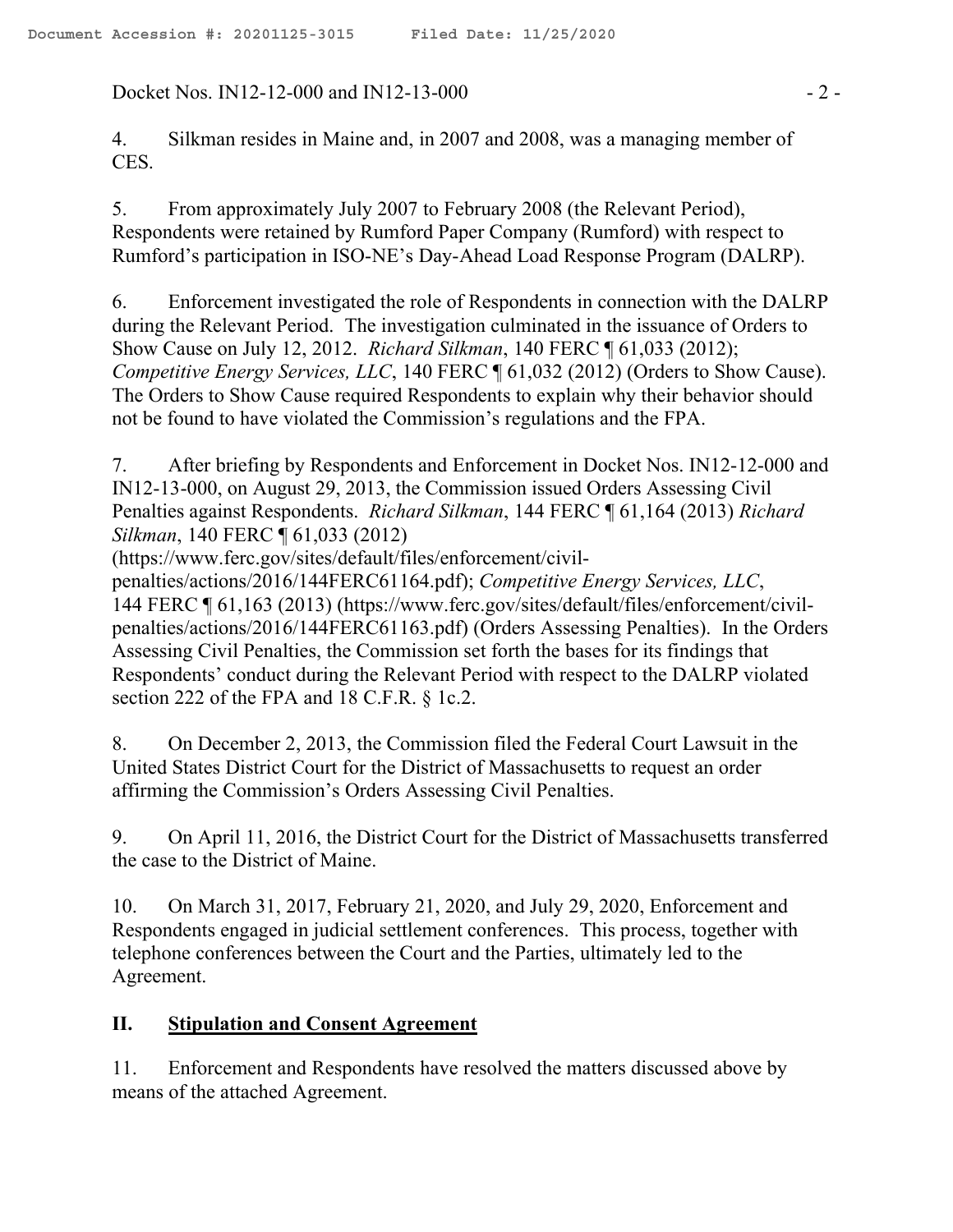#### Docket Nos. IN12-12-000 and IN12-13-000 - 2 - 3 -

12. Respondents stipulate to the facts recited in Section II of the Agreement, but neither admit nor deny that they violated the FPA or 18 C.F.R. § 1c.2.

13. Respondents agree to pay \$1,475,000, in disgorgement and civil penalties (Settlement Payment) on the following terms:

- a. CES will pay \$166,841.13 in disgorgement to ISO-NE. Silkman will pay a penalty of \$600,000 to the United States Treasury. CES will pay the remainder, not to exceed \$708,158.87, constituting a civil penalty, to the United States Treasury.
- b. Respondents will pay the collective amount of the disgorgement and civil penalties, allocated among themselves as they determine, in annual installments of \$210,714.28 a year for seven years (although Respondents at their option may make the payments earlier or in a greater amount), with the payments allocated first to disgorgement and then civil penalties.
- c. The first installment payment will be made within 30 days of the Effective Date of this Agreement (Initial Payment).
- d. On the first through sixth anniversaries of the date when Respondents' Initial Payment is due, Respondents shall make a payment of \$210,714.28 (each year).

#### **III. Determination of Appropriate Sanctions and Remedies**

14. In recommending the appropriate remedy, Enforcement considered information provided by CES during negotiations. Based on this information and the facts as set forth in the Orders Assessing Civil Penalties, the Commission concludes that the Agreement is a fair and equitable resolution of the matters concerned and is in the public interest, as it reflects the nature and seriousness of the conduct and recognizes the specific considerations stated above and in the Agreement.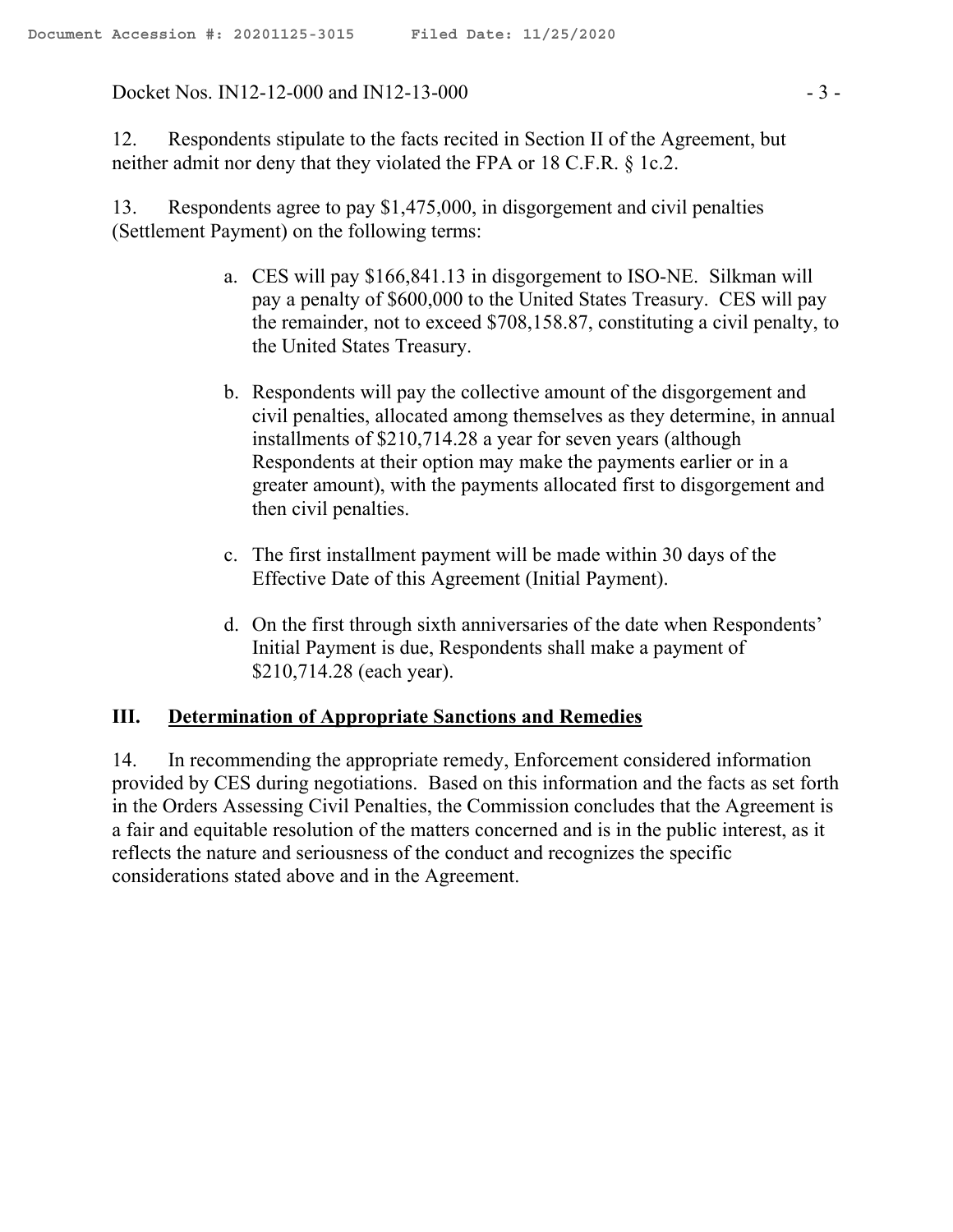# The Commission orders:

The attached Stipulation and Consent Agreement is hereby approved without modification.

By the Commission.

 $(S E A L)$ 

Kimberly D. Bose, Secretary.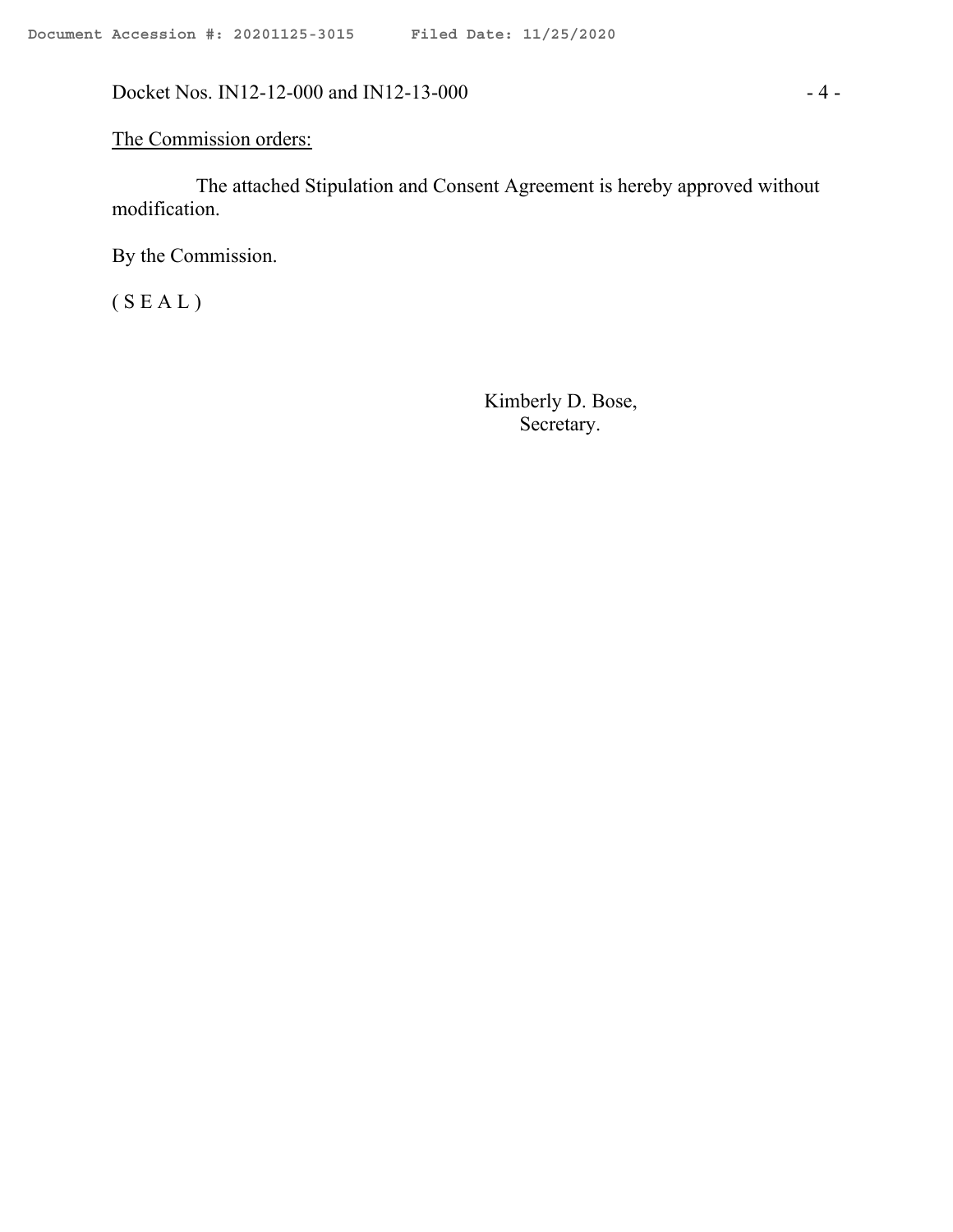#### UNITED STATES OF AMERICA FEDERAL ENERGY REGULATORY COMMISSION

Competitive Energy Services, LLC Docket No. IN12-12-000 Richard Silkman Docket No. IN12-13-000

# **STIPULATION AND CONSENT AGREEMENT**

# **I. INTRODUCTION**

1. The Office of Enforcement ("Enforcement") of the Federal Energy Regulatory Commission ("Commission") and Richard Silkman ("Silkman") and Competitive Energy Services, LLC ("CES") (together, "Respondents") (Enforcement and Respondents collectively, the "Parties") enter into this Stipulation and Consent Agreement ("Agreement") to resolve (i) the Commission's claims against Respondents for violations of section 222 of the Federal Power Act ("FPA") and 18 C.F.R. § 1c.2, and (ii) the Commission's lawsuit captioned *FERC v. Silkman,* No. 1:16-cv-205-JAW (D. Me.) ("Federal Court Lawsuit"). In order to fully resolve these matters, Respondents agree that they shall make certain payments in accordance with the terms set forth below totaling \$1,475,000, and the Commission agrees to dismiss with prejudice the Federal Court Lawsuit in accordance with the terms set forth below.

# **II. STIPULATED FACTS**

2. CES is a privately-held company incorporated in Maine in 2001. It is organized as a limited liability company and has its principal place of business in Portland. CES provides energy consulting services and other services to clients throughout North America.

3. Silkman resides in Maine and was in 2007 and 2008 a managing member of CES.

4. From approximately July 2007-February 2008 (the "Relevant Period"), Respondents were retained by Rumford Paper Company ("Rumford") with respect to Rumford's participation in ISO New England, Inc.'s ("ISO-NE") Day-Ahead Load Response Program ("DALRP").

5. Enforcement investigated the role of Respondents in connection with the DALRP during the Relevant Period. The investigation culminated in the issuance of Orders to Show Cause on July 12, 2012. *Richard Silkman*, 140 FERC ¶ 61,033 (2012); *Competitive Energy Services, LLC*, 140 FERC ¶ 61,033 (2012) (Orders to Show Cause).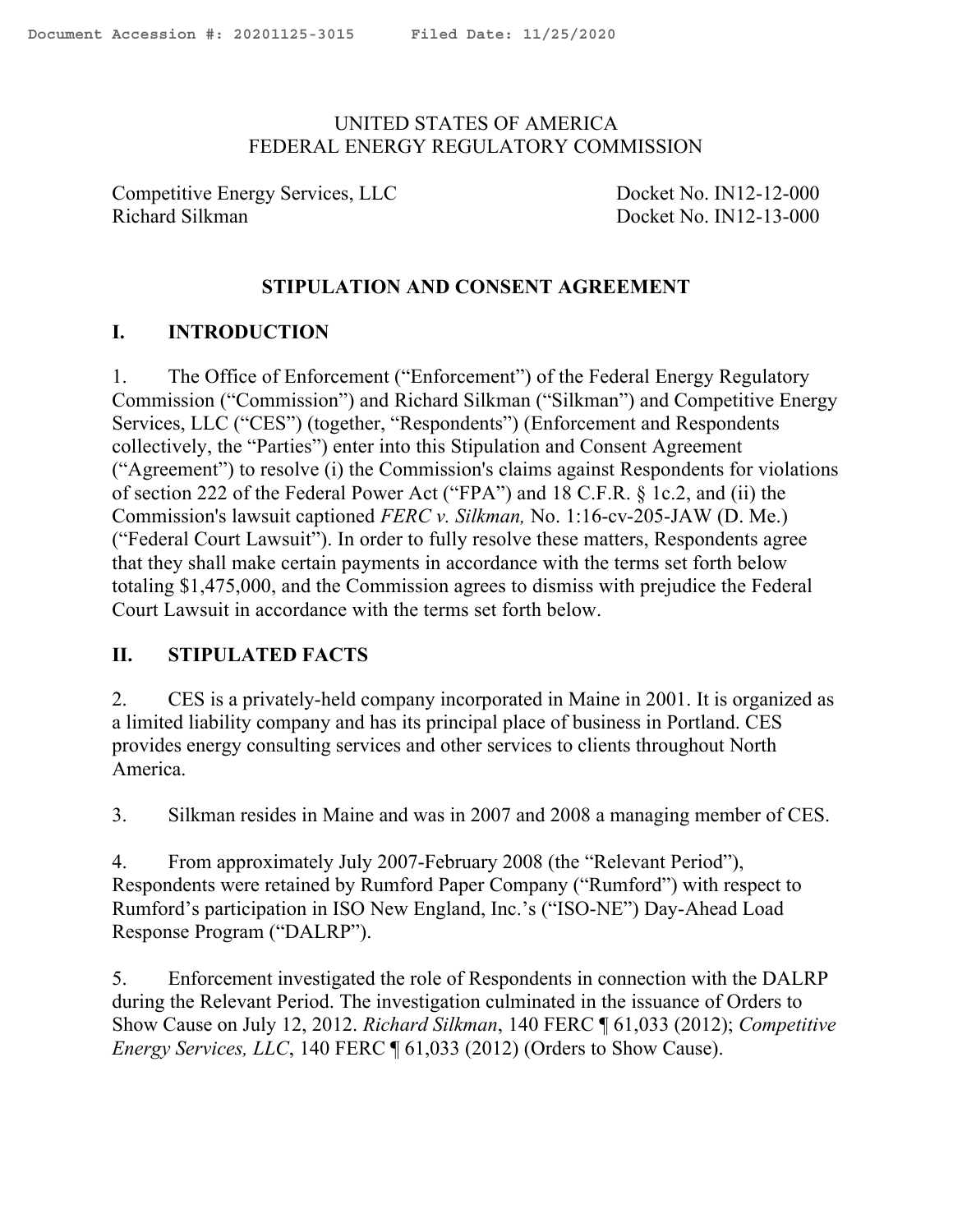$IN12-12-000$  and  $IN12-13-000$  - 2 -

6. On July 27, 2012, Respondents submitted a joint notice under section 31(d)(3) of the FPA, 16 U.S.C. § 823b(d)(3), which provides under the procedure selected by Respondents that: "the Commission shall promptly assess such penalty, by order after the date of the receipt of the notice … of the proposed penalty"; "if the civil penalty has not been paid within 60 calendar days after the assessment order has been made …, the Commission shall institute an action in the appropriate district court of the United States for an order affirming the assessment of the civil penalty"; and "the court shall have authority to review *de novo* the law and the facts involved, and shall have jurisdiction to enter a judgment enforcing, modifying, and enforcing as so modified, or setting aside in whole or in Part [*sic*], such assessment."

7. The filings in the Orders to Show Cause proceedings made by the Office of Enforcement and by Respondents, in opposition, are available in Docket Nos. IN12-12- 000 and IN12-13-000 in the Commission's eLibrary system (https://elibrary.ferc.gov).

8. On August 29, 2013, the Commission issued Orders Assessing Civil Penalties against Respondents. *Richard Silkman*, 144 FERC ¶ 61,164 (2013); *Competitive Energy Services, LLC*, 144 FERC ¶ 61,163 (2013) (Orders Assessing Penalties).

9. On December 2, 2013, the Commission filed the Federal Court Lawsuit in the United States District Court for the District of Massachusetts to request an order affirming the Commission's Orders Assessing Civil Penalties.

10. On April 11, 2016, the District Court for the District of Massachusetts transferred the case to the District of Maine.

11. In both the proceedings before the Commission and in the Federal Court Lawsuit, Respondents disagreed with and contested the determinations set forth in Section III of this Agreement and the Commission's findings in its Orders Assessing Civil Penalties.

12. On March 31, 2017, February 21, 2020, and July 29, 2020, Enforcement and Respondents engaged in judicial settlement conferences. This process, together with telephone conferences between the Court and the Parties, ultimately led to the Agreement.

# **III. COMMISSION DETERMINATION OF VIOLATIONS**

13. In its Orders Assessing Civil Penalties, the Commission set forth the bases for its findings that Respondents' conduct during the Relevant Period with respect to the DALRP violated section 222 of the FPA and 18 C.F.R. § 1c.2*.*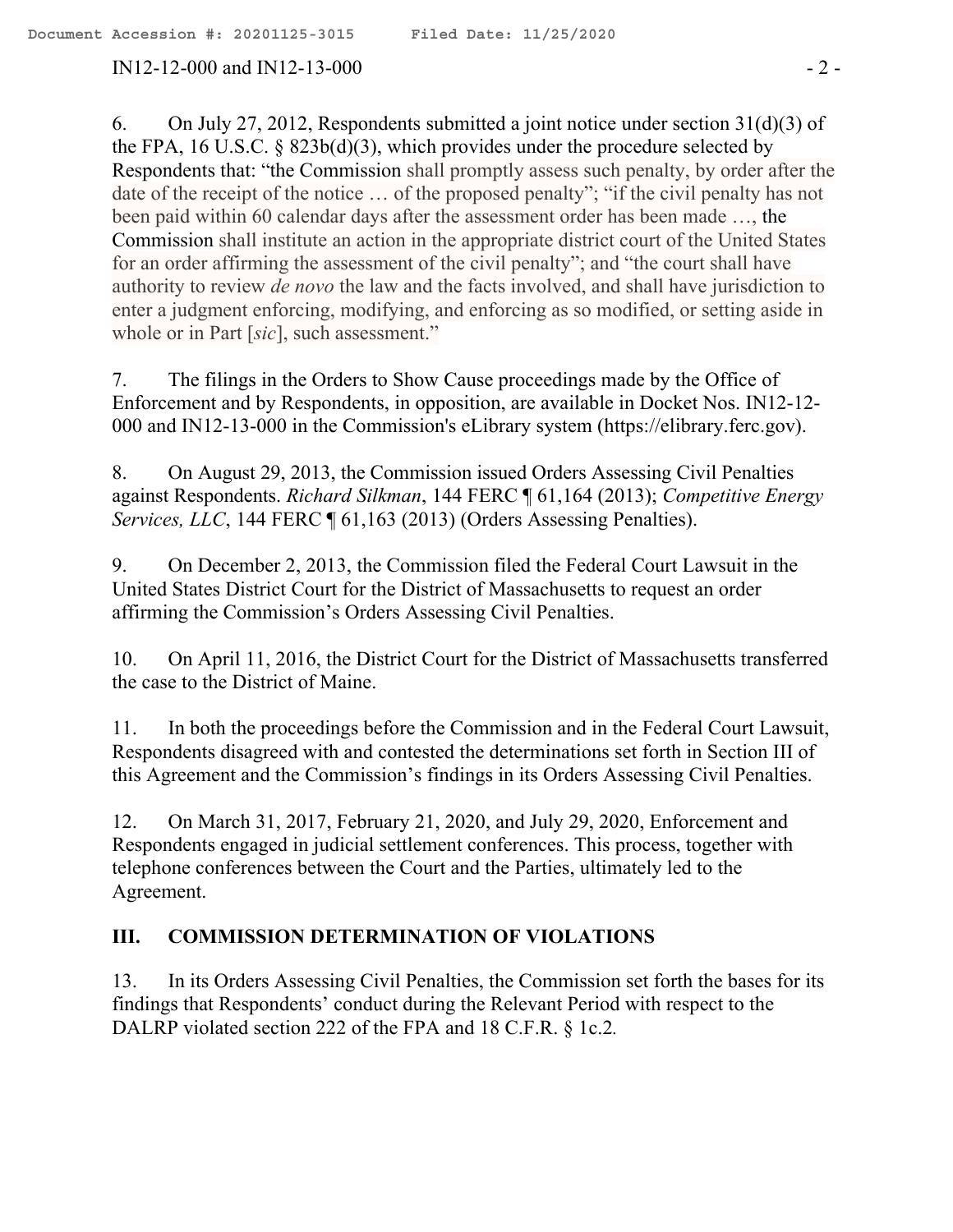$IN12-12-000$  and  $IN12-13-000$  - 3 -

### **IV. REMEDIES AND SANCTIONS**

14. For the purposes of this Agreement, Respondents stipulate to the facts set forth in Section II of this Agreement, but neither admit nor deny the determinations set forth in Section III of this Agreement or the Commission's findings in its Orders Assessing Civil Penalties.

15. For purposes of settling any and all disputes, allegations, and claims within the jurisdiction of the Commission relating to the alleged violations and the Federal Court Lawsuit, Respondents agree to pay \$1,475,000, in disgorgement and civil penalties ("Settlement Payment") on the following terms that Enforcement determined to be appropriate under the circumstances of this case in light of information provided by CES:

- a. CES will pay to ISO-NE disgorgement of \$166,841.13. Silkman will pay \$600,000 in civil penalties to the United States Treasury. CES will pay the remainder, not to exceed \$708,158.87, in civil penalties to the United States Treasury.
- b. Respondents will pay the collective amount of the disgorgement and civil penalties, allocated among themselves as they determine, in annual installments of \$210,714.28 a year for seven years (although Respondents at their option may make the payments earlier or in a greater amount), with the payments allocated first to disgorgement and then civil penalties.
- c. The first installment payment will be made within 30 days of the Effective Date of this Agreement ("Initial Payment").
- d. On the first through sixth anniversaries of the date when Respondents' Initial Payment is due, Respondents shall make a payment of \$210,714.28 (each year).

16. Respondents shall promptly notify Enforcement when it makes the required payments by providing proof of payment by email to the Director of the Office of Enforcement. Enforcement shall promptly confirm the receipt of such payments from Respondents.

17. Within three business days of receiving proof of the Initial Payment, the Commission shall file on behalf of the parties a Joint Stipulation of Dismissal with Prejudice in the Federal Court Lawsuit. The Commission and Respondents agree to bear their own costs and fees from the case.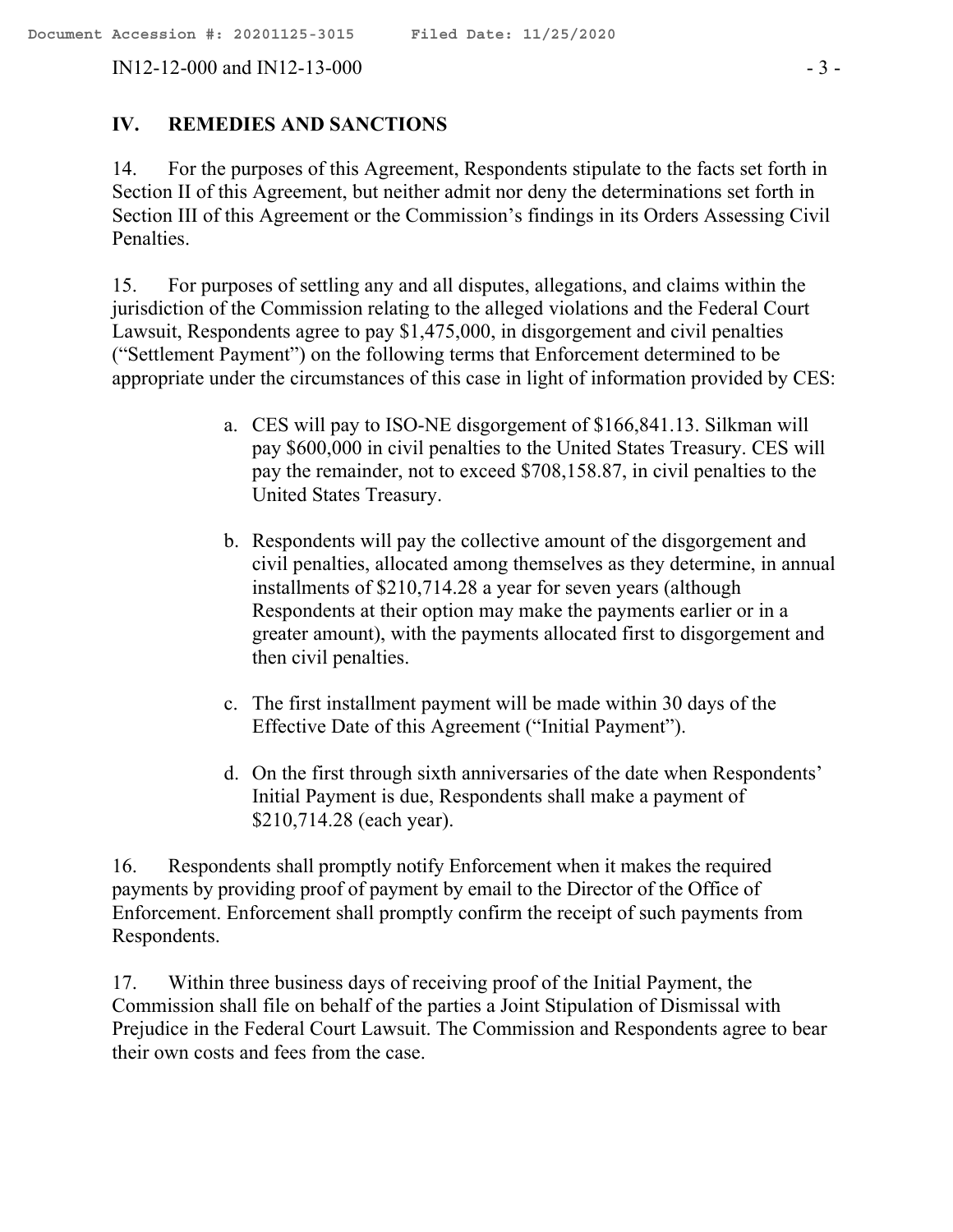$IN12-12-000$  and  $IN12-13-000$ 

# **V. TERMS**

18. The Effective Date of this Agreement ("Effective Date") shall be the earliest date on which the Commission has issued an order approving this Agreement without material modification or conditions. When effective, this Agreement shall resolve the matters specifically addressed herein as to Respondents and any affiliated entity, and their agents, officers, directors, and employees, both past and present, and any successor in interest to Respondents.

19. Commission approval of the Agreement without material modification shall release Respondents and any successor or affiliate, and forever bar the Commission from holding Respondents and any successor or affiliate, and their respective agents, officers, directors, and employees, past and present, liable for any and all administrative or civil claims arising out of the conduct addressed in the Commission's Orders Assessing Civil Penalties.

20. CES states that it has no present intention to dissolve before it makes all of the payments due under the Agreement. The Commission reserves all of its rights under both Maine and federal law to recover the payments CES is obligated to make under this Agreement should CES dissolve before it makes all such payments. This clause shall have no impact on Silkman's obligations under this Agreement.

21. Respondents failure to (a) make timely the disgorgement and civil penalty payments set forth in Section IV above, or (b) comply with the other provisions of this Agreement, shall be deemed a violation of a final order of the Commission issued pursuant to the FPA, 16 U.S.C. § 792, *et seq.,* and may subject Respondents and any successor companies to additional action under the enforcement and penalty provisions of the FPA.

22. If Respondents fail to make the disgorgement and civil penalty payments set forth in Section IV above by the deadlines set forth in this Agreement, interest shall accrue from the date each payment is due, in addition to any other enforcement action and penalty that the Commission may take or impose. Interest under this paragraph shall be calculated using the rates and methodology set forth in the Commission's regulations at 18 C.F.R. § 35.19a(a)(2)(iii)(A).

23. This Agreement binds Respondents and their agents, successors, and assigns. The Agreement does not create any additional or independent obligations on Respondents, or any affiliated entity, agents, officers, directors, or employees, other than the obligations identified in this Agreement.

24. The signatories to this Agreement agree that they enter into the Agreement voluntarily and that, other than the recitations set forth herein, no tender, offer, or promise of any kind by any member, employee, officer, director, agent, or representative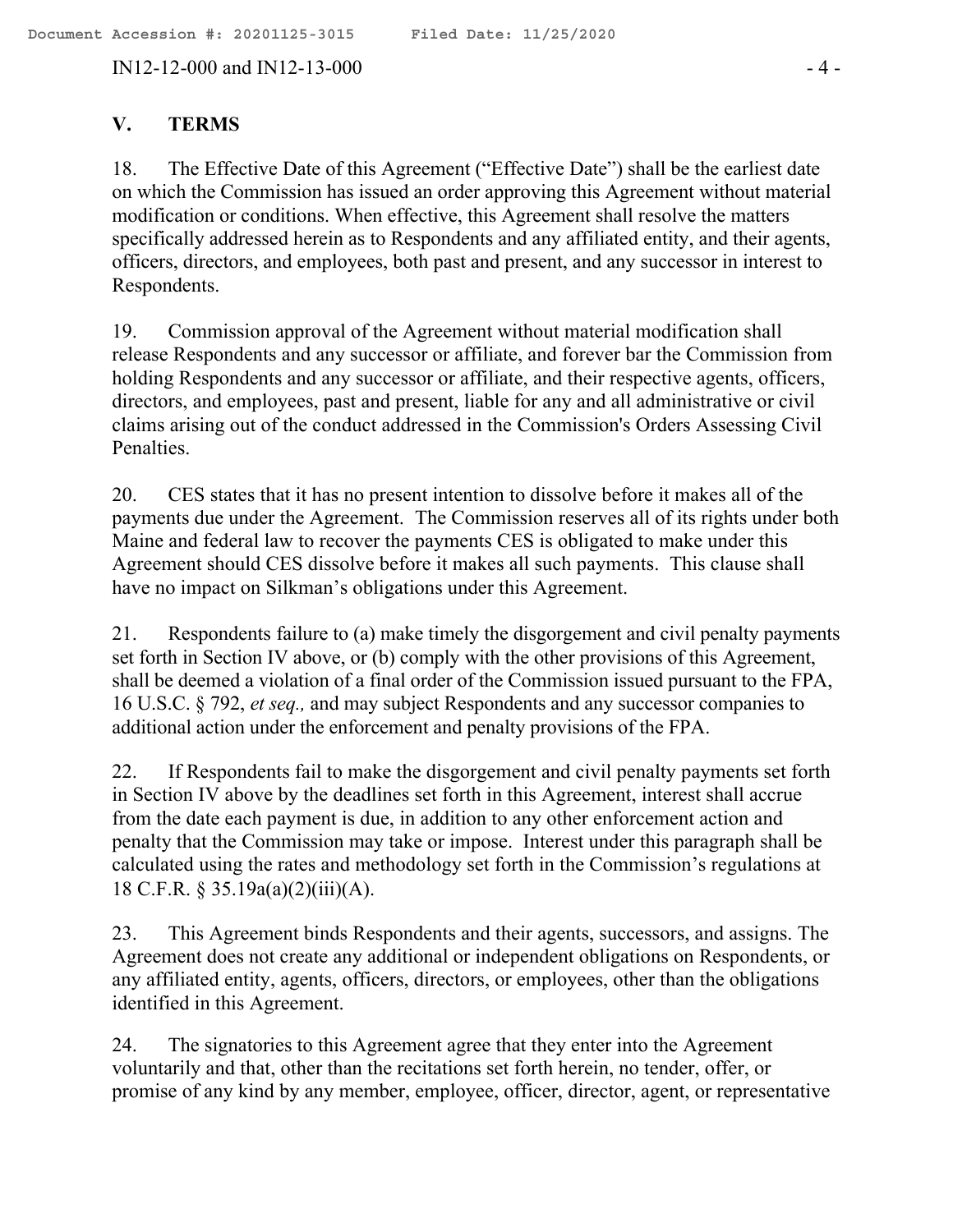#### $IN12-12-000$  and  $IN12-13-000$  - 5 -

of Enforcement or Respondents has been made to induce the signatories or any other party to enter into the Agreement.

25. Notwithstanding anything to the contrary herein, unless the Commission issues an order approving this Agreement in its entirety and without material modification, the Agreement (including, without limitation, the disgorgement, civil penalty, and any and all stipulations and representations) shall be null and void and of no effect whatsoever, and neither Enforcement nor Respondents shall be bound by any provision or term of this Agreement, unless otherwise agreed to in writing by Enforcement and Respondents.

26. In connection with the civil penalty provided for herein, Respondents agree that the Commission's order approving this Agreement without material modification shall be a final and unappealable order assessing a civil penalty under section 316(A)(b) of the FPA, 16 U.S.C. § 825*o*-1(b). Respondents waive findings of fact and conclusions of law, rehearing of any Commission order approving this Agreement without material modification, and judicial review by any court of any Commission order approving this Agreement without material modification.

27. This Agreement may be modified only if in writing and signed by Enforcement and Respondents. No modification will be effective unless approved by the Commission.

28. Each of the undersigned warrants that he or she is an authorized representative of the entity designated, is authorized to bind such entity, and accepts this Agreement on the entity's behalf.

29. Respondents affirm that they have read this Agreement, that all the matters set forth in this Agreement are true and correct to the best of their knowledge, information, and belief, and that they understand that this Agreement is entered into by Enforcement in express reliance on those representations.

30. This Agreement may be executed in duplicate or triplicate, each of which so executed shall be deemed to be an original.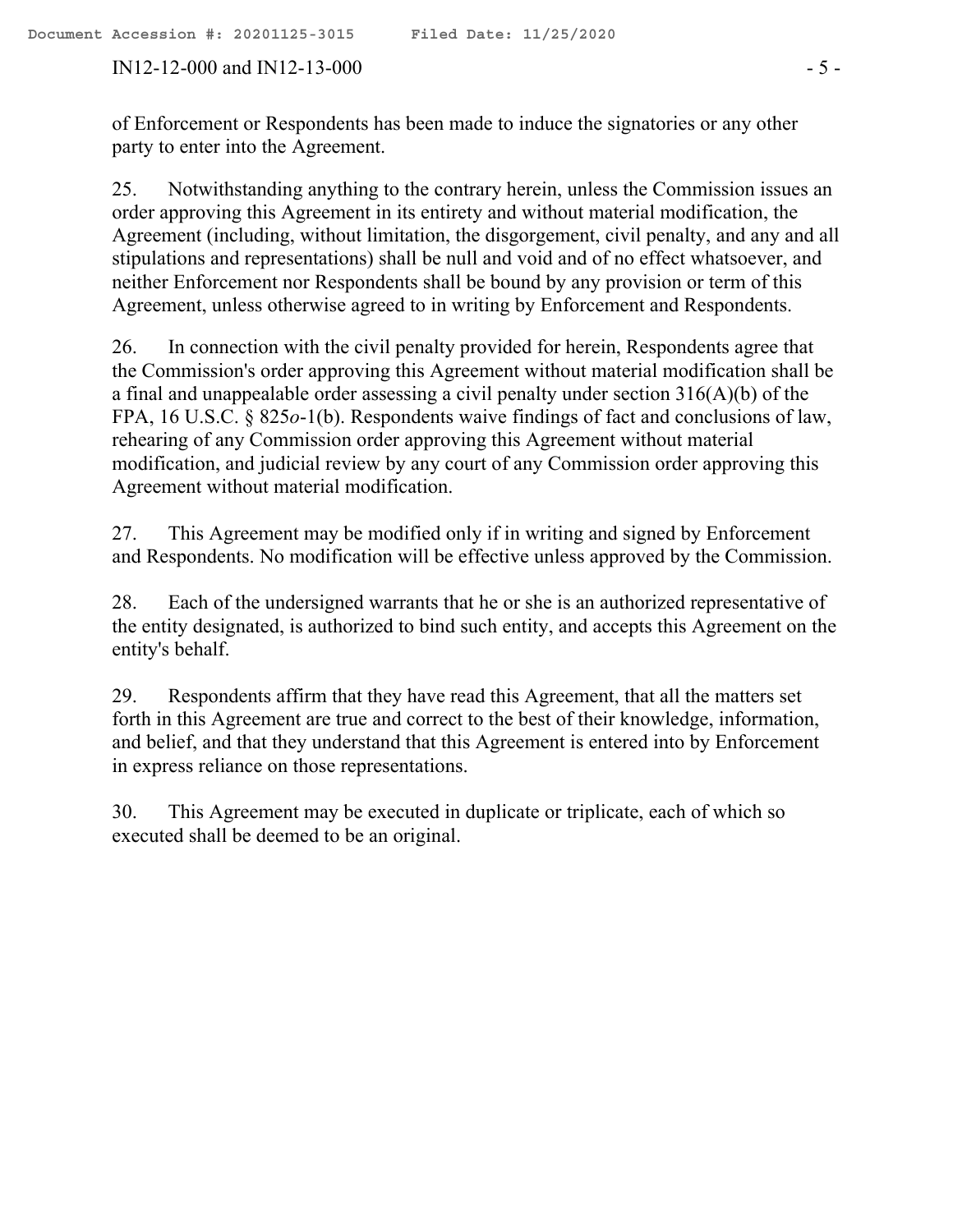$IN12-12-000$  and  $IN12-13-000$  - 6 -

Agreed to and Accepted:

Larry Parkinson Director, Office of Enforcement Federal Energy Regulatory Commission

 $30/20$ q Dated:

 $p.54$ 

Richard Silkman By: Peter J. Brann

Dated:  $20$ 

Competitive Energy Services, LLC By: Peter J. Brann

Dated: q 20